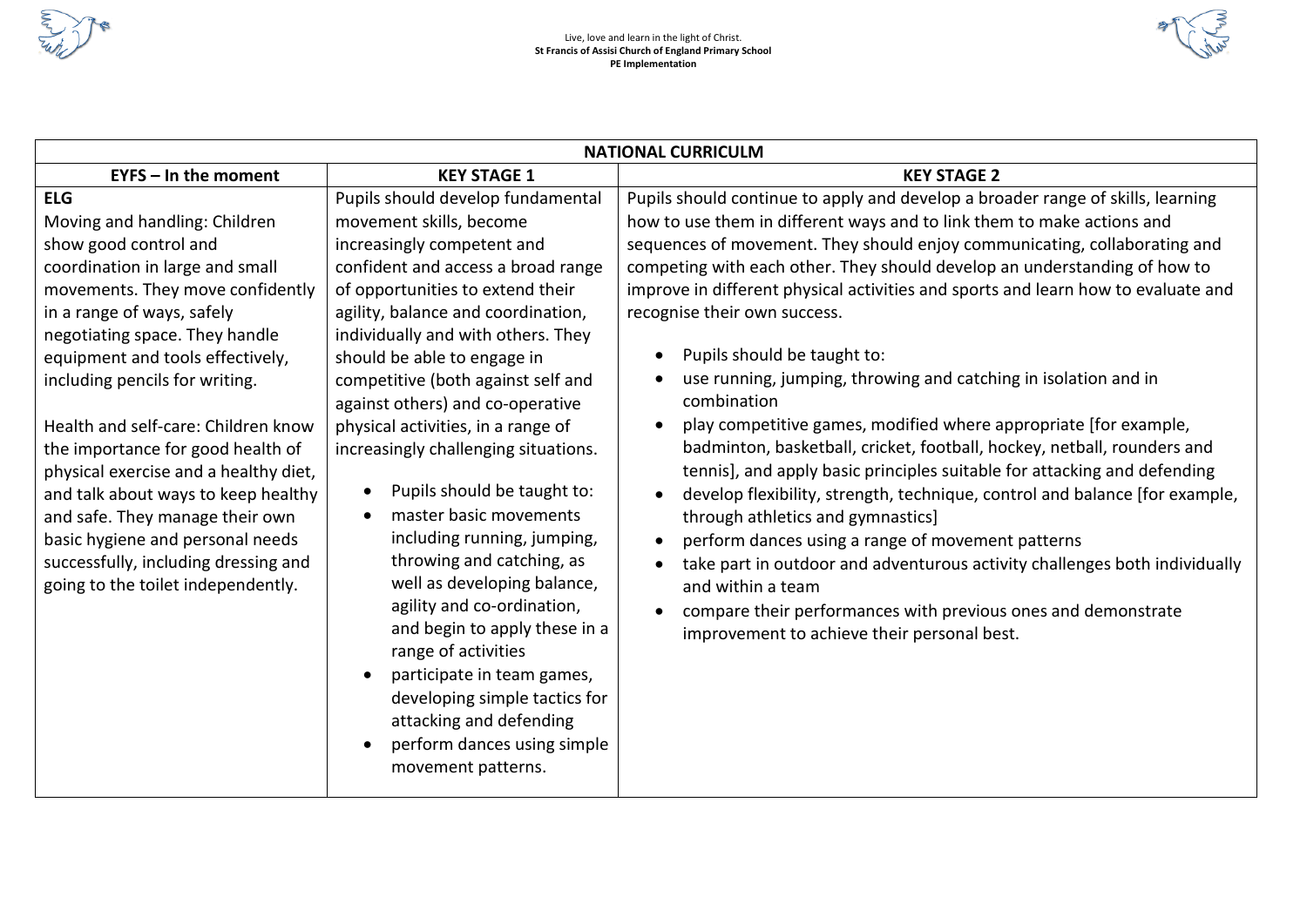

 $\mathbb{R}$ 

| Year group  | <b>Autumn</b>             |                           |                           | <b>Spring</b>             | <b>Summer</b>                            |                           |  |
|-------------|---------------------------|---------------------------|---------------------------|---------------------------|------------------------------------------|---------------------------|--|
| <b>EYFS</b> | <b>Workout Wednesdays</b> | <b>Workout Wednesdays</b> | <b>Workout Wednesdays</b> | <b>Workout Wednesdays</b> | <b>Workout Wednesdays</b>                | <b>Workout Wednesdays</b> |  |
|             | Multi skills              | Dance                     | <b>Gymnastics</b>         | <b>Invasion Games</b>     | <b>Striking/Fielding</b><br><b>Games</b> | <b>Athletics</b>          |  |
|             | <b>Multi skills</b>       | Dance                     | <b>Gymnastics</b>         | <b>Invasion Games</b>     | <b>Net/Wall Games</b>                    | <b>Athletics</b>          |  |
| 3           | <b>Invasion Games</b>     | <b>Gymnastics</b>         | <b>Dance</b>              | <b>Invasion Games</b>     | <b>Net/Wall Games</b>                    | <b>Athletics</b>          |  |
| 4           | <b>Invasion Games</b>     | <b>Gymnastics</b>         | <b>Dance</b>              | <b>Invasion Games</b>     | <b>Striking/Fielding</b><br><b>Games</b> | <b>OAA</b>                |  |
|             | <b>Invasion Games</b>     | <b>Gymnastics</b>         | <b>Dance</b>              | <b>Invasion Games</b>     | <b>Net/Wall Games</b>                    | <b>Athletics</b>          |  |
| 6           | <b>Invasion Games</b>     | <b>Gymnastics</b>         | <b>Dance</b>              | <b>Invasion Games</b>     | <b>Striking/Fielding</b><br>Games        | <b>OAA</b>                |  |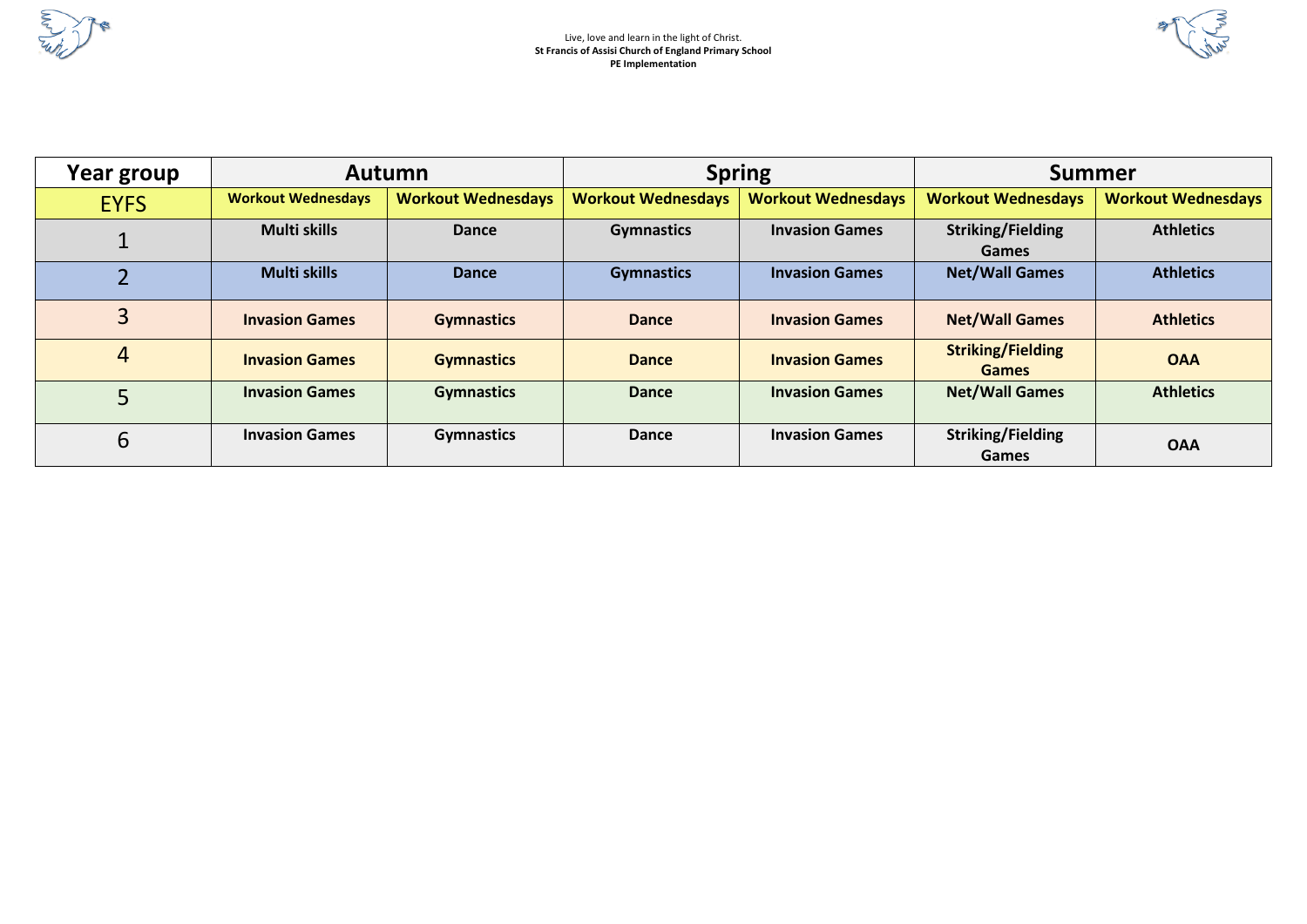

## Live, love and learn in the light of Christ. **St Francis of Assisi Church of England Primary School PE Implementation**

 $\mathbb{R}$ 

|              | Foundation Stage - in the<br>moment                                                                                                                                                                                                                                                                                | Year 1                                                                                                                                                                                                                                                  | Year 2                                                                                                                                                                                                                               | Year 3                                                                                                                               | Year 4                                                                                                                                                                                                     | Year 5                                                                                                                                                                          | Year 6                                                                                                                                                                                                                                    |
|--------------|--------------------------------------------------------------------------------------------------------------------------------------------------------------------------------------------------------------------------------------------------------------------------------------------------------------------|---------------------------------------------------------------------------------------------------------------------------------------------------------------------------------------------------------------------------------------------------------|--------------------------------------------------------------------------------------------------------------------------------------------------------------------------------------------------------------------------------------|--------------------------------------------------------------------------------------------------------------------------------------|------------------------------------------------------------------------------------------------------------------------------------------------------------------------------------------------------------|---------------------------------------------------------------------------------------------------------------------------------------------------------------------------------|-------------------------------------------------------------------------------------------------------------------------------------------------------------------------------------------------------------------------------------------|
| Multi skills | I am beginning to<br>develop agility, balance<br>and coordination (ABC)<br>I can recognise the<br>importance of keeping<br>healthy<br>I can give ways to keep<br>healthy<br>I can move with<br>confidence,<br>imagination and with<br>safety<br>I can recognise the                                                | I can change<br>direction/speed<br>I am developing spatial<br>awareness<br>I can use different<br>movements, speeds &<br>pathways<br>I can recognise space in<br>games<br>I am beginning to manage<br>my feelings/ emotions<br>and those towards others | I can show control and<br>balance.<br>I have spatial awareness<br>& awareness of others<br>I can use simple<br>tactics/movements to suit<br>situations<br>I understand how<br>different activities make<br>the body work differently |                                                                                                                                      |                                                                                                                                                                                                            |                                                                                                                                                                                 |                                                                                                                                                                                                                                           |
| <b>Dance</b> | changes that happen to<br>my bodies when I am<br>active.<br>I can explore<br>movement ideas and<br>respond imaginatively<br>to a range of stimuli<br>I can move confidently<br>and safely, showing an<br>awareness of myself,<br>space and others<br>I can demonstrate<br>changes of speed, level<br>and direction | I can: travel, jump, turn<br>and use gesture and<br>stillness<br>I can create a dance<br>demonstrating a<br>beginning, middle, and an<br>end.<br>I can evaluate my own<br>work and that of others.                                                      | I can use simple<br>movement patterns<br>showing rhythm<br>I can create short dances<br>to show<br>different moods, ideas<br>and feelings<br>I can co-operate and<br>collaborate with others                                         | I can demonstrate<br>control, fluency,<br>expression and<br>dynamics<br>I can create and<br>perform<br>I can evaluate my own<br>work | I can use control,<br>fluency, expression<br>and dynamics with<br>increasing accuracy<br>I can create and<br>perform dance<br>routines to different<br>stimuli<br>I can manage my<br>feelings and emotions | I can use control,<br>fluency, expression<br>and dynamics<br>I can create and<br>perform routines<br>incorporating props<br>I can evaluate my own<br>work and that of<br>others | I can use control,<br>fluency, expression<br>and dynamics<br>I can create and<br>perform routines to<br>different stimuli,<br>using props when<br>appropriate<br>I can manage my<br>feelings and<br>emotions towards<br>myself and others |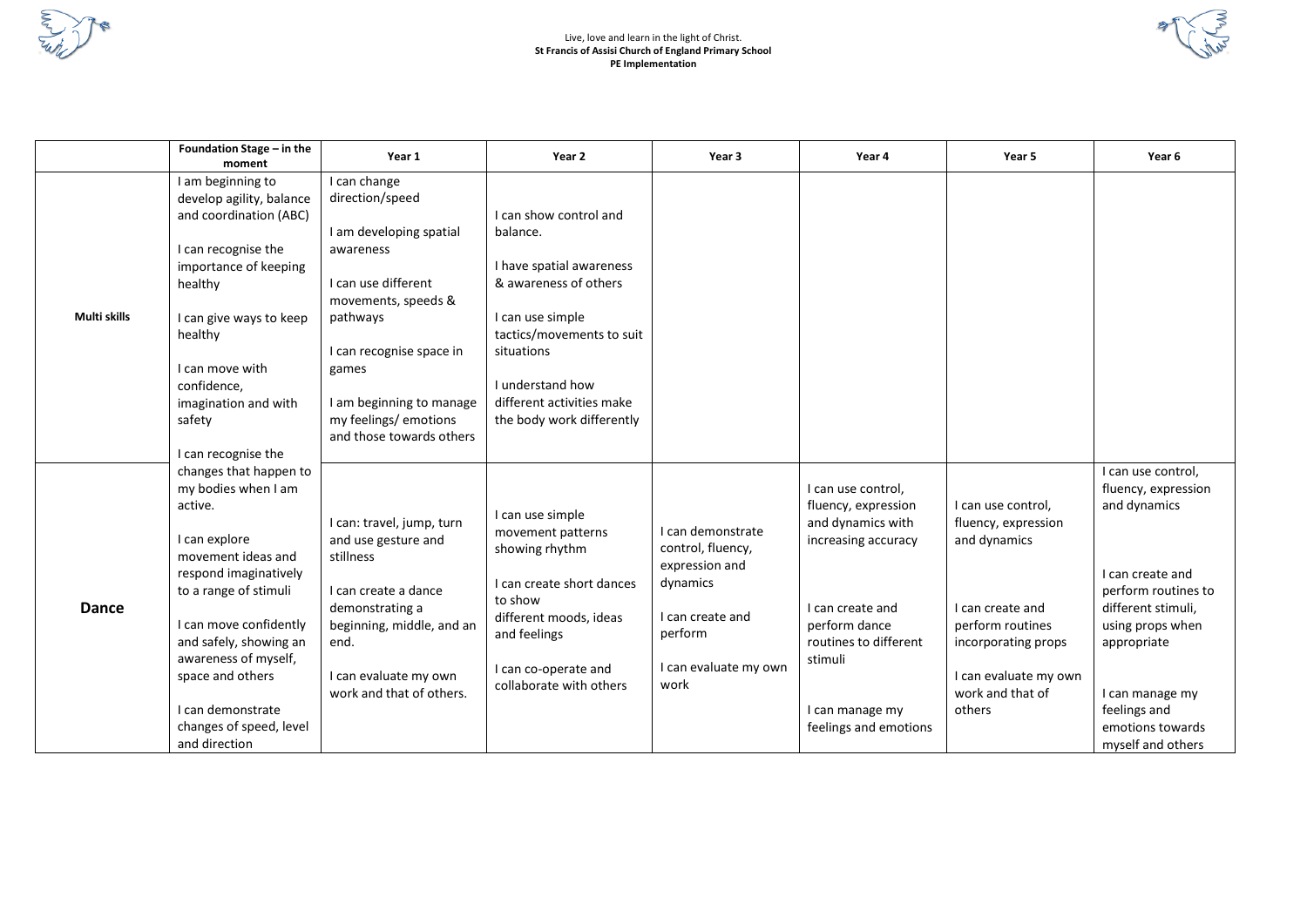

## Live, love and learn in the light of Christ. **St Francis of Assisi Church of England Primary School**



|                          |                          |                              |                             | PE Implementation      |                         |                        |                        |
|--------------------------|--------------------------|------------------------------|-----------------------------|------------------------|-------------------------|------------------------|------------------------|
|                          |                          | I can hit a ball, run as far |                             | I am beginning to      | I can hit, bowl,        |                        | I can hit, bowl,       |
|                          | I can compose, showing   | as possible, throw a ball    |                             | strike and aim         | intercept and catch     |                        | intercept and catch    |
|                          | rhythmic phrases of      | to a base                    |                             | accurately             | equipment with          |                        | equipment with         |
|                          | movement                 |                              |                             |                        | increasing accuracy     |                        | accuracy               |
|                          |                          | I am beginning to attack     |                             | I can attack and       |                         |                        |                        |
|                          | I can copy movement      | and defend                   |                             | defend                 | I can alter my play to  |                        | I can alter my play to |
| <b>Striking/Fielding</b> | ideas from a partner     |                              |                             |                        | respond to strengths/   |                        | respond to strengths/  |
|                          |                          | I am developing self-        |                             | I understand what a    | weaknesses of           |                        | weaknesses of          |
| <b>Games</b>             | I can recognise how my   | confidence/ awareness        |                             | healthy lifestyle is   | opponents               |                        | opponents and          |
|                          | body feels after         | and resilience               |                             |                        |                         |                        | teammates              |
|                          | exercising.              |                              |                             |                        | I have knowledge and    |                        |                        |
|                          |                          |                              |                             |                        | understanding of        |                        | I understand fitness   |
|                          | I can move with          |                              |                             |                        | fitness and health      |                        | and health and its     |
|                          | increased agility,       |                              |                             |                        |                         |                        | importance             |
|                          | balance and              |                              |                             |                        |                         |                        |                        |
|                          | coordination (ABC)       | I can perform skills in      | I can move with a ball,     | I am beginning to      | I am developing my      | I can pass, shoot,     | I can pass, shoot,     |
|                          |                          | isolation and then in        | changing speed and          | pass, shoot, dribble,  | passing, shooting,      | dribble, control and,  | dribble, control and,  |
|                          | I am beginning to        | combination                  | direction in a space safely | control, and intercept | dribbling, controlling, | intercept equipment    | intercept equipment    |
|                          | develop familiarity with |                              |                             | in a game with some    | intercepting            |                        | with accuracy          |
|                          | a variety of small       | I am beginning to attack     | I can participate in team   | success                |                         | I can appropriately    |                        |
|                          | games equipment          | and defend                   | games                       |                        | I can apply different   | alter my attacking and | I can alter my play to |
|                          |                          |                              |                             | I can attack and       | attack and defence      | defending techniques   | respond to strengths/  |
| <b>Invasion Games</b>    |                          | I can communicate with       | I can manage my feelings/   | defend                 | techniques              | based on my            | weaknesses of          |
|                          |                          | my teammates                 | emotions and those          |                        |                         | opponent               | opponents and          |
|                          |                          |                              | towards others              | I can co-operation and | I can co-operate and    |                        | teammates              |
|                          |                          |                              |                             | collaborate with a     | collaborate with my     | I can co-operate and   |                        |
|                          |                          |                              |                             | team                   | team to reach a         | collaborate with my    | I can co-operate and   |
|                          |                          |                              |                             |                        | common goal             | team to reach a        | collaborate with my    |
|                          |                          |                              |                             |                        |                         | common goal            | team to reach a        |
|                          |                          |                              |                             |                        |                         |                        | common goal            |
|                          |                          | I am developing my           | I can run, jump, throw      | I can alter my         |                         | I can alter my         |                        |
|                          |                          | running, jumping,            | and catch                   | technique              |                         | technique to be more   |                        |
|                          |                          | throwing and catching        |                             | appropriately          |                         | successful             |                        |
|                          |                          | skills                       | I can sustain effort to     |                        |                         |                        |                        |
|                          |                          |                              | maintain quality            | I can apply technique  |                         | I can use a            |                        |
|                          |                          | can apply different          | performance                 | to challenge           |                         | combination of         |                        |
| <b>Athletics</b>         |                          | techniques to different      |                             |                        |                         | techniques where       |                        |
|                          |                          | activities                   | I can observe successful    | I can manage my        |                         | appropriate            |                        |
|                          |                          |                              | play and evaluate it        | feelings/ emotions     |                         |                        |                        |
|                          |                          | I can recognise that body    |                             | and those towards      |                         | I can manage my        |                        |
|                          |                          | temperature changes          |                             | others (including      |                         | feelings/ emotions     |                        |
|                          |                          | with different activity      |                             | healthy competition)   |                         | and those towards      |                        |
|                          |                          |                              |                             |                        |                         | others (including      |                        |
|                          |                          |                              |                             |                        |                         | healthy competition)   |                        |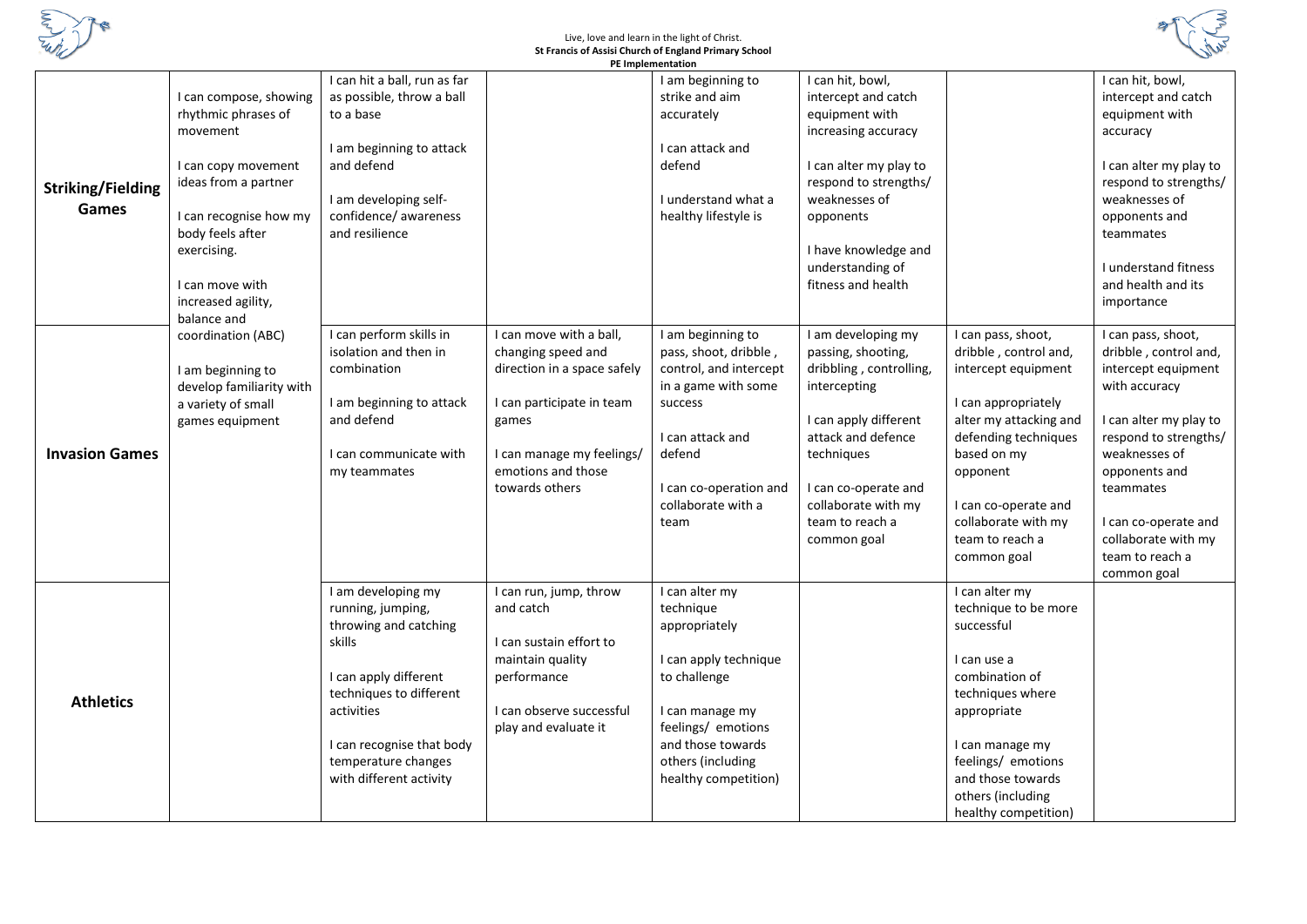

## Live, love and learn in the light of Christ. **St Francis of Assisi Church of England Primary School**



|                       |                          |                              | <b>PE</b> Implementation |                        |                          |                        |
|-----------------------|--------------------------|------------------------------|--------------------------|------------------------|--------------------------|------------------------|
|                       |                          | can demonstrate control      | I am continuing to       |                        | I can apply previously   |                        |
|                       |                          | of different sized           | develop my striking/     |                        | learnt striking/fielding |                        |
|                       |                          | projectiles (balls,          | aiming and am            |                        | techniques to net/wall   |                        |
|                       |                          | shuttlecocks) with a         | beginning to apply this  |                        | games appropriately      |                        |
|                       |                          | racket                       | to net/wall games        |                        | and accurately           |                        |
|                       |                          |                              |                          |                        |                          |                        |
|                       |                          | I can work as a pair /       | I know some              |                        | I can appropriately      |                        |
|                       |                          | group                        | appropriate attacking    |                        | alter my attacking and   |                        |
| <b>Net/Wall Games</b> |                          |                              | and defending            |                        | defending techniques     |                        |
|                       |                          | I can communicate with       | techniques               |                        | based on my              |                        |
|                       |                          | my partner to achieve a      |                          |                        | opponent                 |                        |
|                       |                          | common goal                  | I can give some          |                        |                          |                        |
|                       |                          |                              | examples of what a       |                        | I understand the         |                        |
|                       |                          |                              | healthy life style might |                        | importance of a          |                        |
|                       |                          |                              | look like                |                        | healthy lifestyle and    |                        |
|                       |                          |                              |                          |                        | what this might look     |                        |
|                       |                          |                              |                          |                        | like                     |                        |
|                       | I can perform short      | I can use up to 4 elements   | I am developing my       | I can use different    | I can use a variety of   | I can use a variety of |
|                       | sequences on floor and   | in a sequence e.g.           | rolls, jumps, travel,    | rolls, jumps, travel,  | rolls, jumps, travel,    | rolls, jumps, travel,  |
|                       | apparatus                | balance, roll, jump, travel. | balance                  | balance                | balance in               | balance in             |
|                       |                          |                              |                          |                        | combination              | combination            |
|                       | I can create and repeat  | I can work with a partner    | I can create and         | I can create and       |                          |                        |
|                       | movement phrases and     | to combine work              | repeat movement          | repeat movement        | I can create and         | I can create and       |
|                       | sequences                |                              | phrases and              | phrases and            | repeat movement          | repeat movement        |
|                       |                          | I am continuing to           | sequences using          | sequences to a stimuli | phrases and              | phrases and            |
|                       | I can co-                | develop my self-             | different apparatus      |                        | sequences using a        | sequences using a      |
| <b>Gymnastics</b>     | operate/collaborate with | confidence/awareness/        |                          | I demonstrate self-    | variety of rolls, jumps, | variety of rolls,      |
|                       | others                   | resilience                   | I have self-             | confidence/awareness   | travelling and balances  | jumps, travelling and  |
|                       |                          |                              | confidence/awareness     | and resilience when I  |                          | balances using         |
|                       | I can name some ways to  | I can explain why safety     | and Resilience           | don't win              | I am developing my       | different apparatus    |
|                       | stay safe in gymnastics  | procedures are needed        |                          |                        | elf-confidence/          | and stimuli            |
|                       |                          |                              |                          |                        | awareness and            |                        |
|                       |                          |                              |                          |                        | resilience               | I have self-           |
|                       |                          |                              |                          |                        |                          | confidence/            |
|                       |                          |                              |                          |                        |                          | awareness and          |
|                       |                          |                              |                          |                        |                          | resilience             |